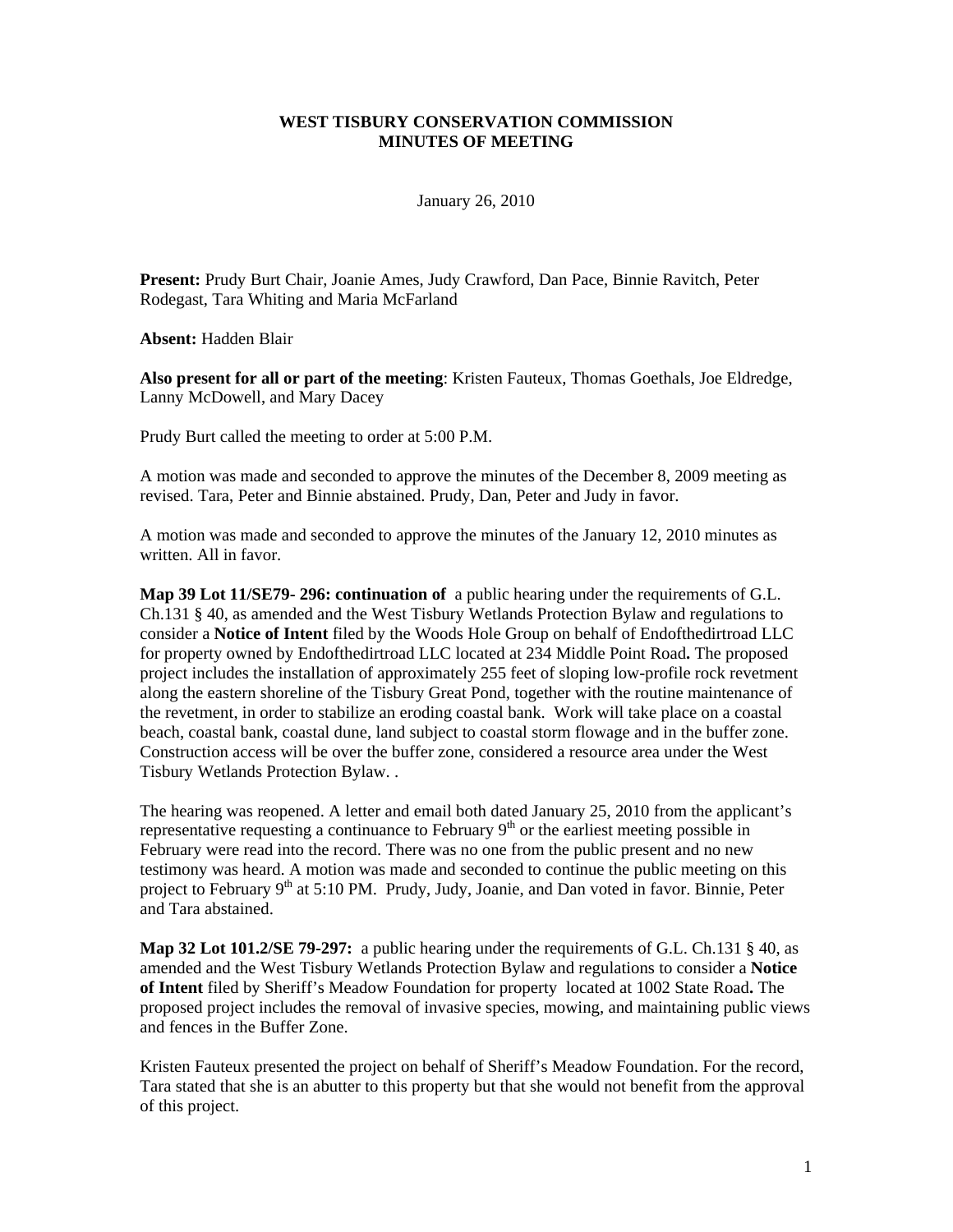The plan is to remove invasive species such as bittersweet and multiflora rose in the first twentyfive feet of the Buffer Zone and to remove smaller woody vegetation to open up the view. The work will be done using a weed-whacker between November 1<sup>st</sup> and April 30. Annual mowing/brush cutting of the field will also be done.

Abutters Lanny McDowell and Mary Dacey asked that the property boundary lines be marked and that if the property is to be opened to the public there be a way to keep people from roaming onto their property. Kristen will work with Lanny and Mary on these issues. They are outside the Commission's jurisdiction.

Kristen told the members that the management plan for this property has been approved by NHESP but that a letter specifically for this work had not come in yet. Maria was given a verbal ok for this project from Amy Coman of NHESP. The letter will not issue until February 1<sup>st</sup>.

There being no further public comment, Prudy closed the public hearing. A motion was made and seconded to approve a waver under the local bylaw for work in the twenty-five feet No-Disturbance Zone, and further to approve this project as presented including on going maintenance without further approval of the Commission. All in favor. Special conditions to be attached to the Order of Conditions will be voted on at the February  $9<sup>th</sup>$  meeting.

## **New Business:**

## **Map 3 Lot 2.1/Sutula/ Tree cutting:**

The members reviewed pictures taken at a site visit done by Maria and Prudy on January 12 at Frank and Mary Sutula's property on Lambert's Cove Road. The Sutula's had a landscaper take down 4 trees that may be within the Buffer Zone. After discussion, public Comment was taken from Joe Eldredge, Tom Goethals and Kristen Fauteux.

A motion was made and seconded to send the Sutula's a letter informing them that the Buffer Zone must be flagged so that a determination may be made regarding whether the removal of these trees without prior approval of the Commission is a violation of the Wetlands Protection Act and/or the Town's Wetland By-law. Failure to have the Buffer Zone boundaries flagged may result in fines and an Enforcement Order being issued. The Sutula's will be required to have this done by February  $26<sup>th</sup>$ . A follow up site visit will be conducted.

#### **Administrative:**

**2009 Annual Report:** A motion was made and seconded to approve the 2009 Annual Report. All in favor.

**2010 Warrant Article: A** motion was made and seconded to approve the warrant article reapproving the revolving fund for by-law filing fees. All in favor.

# **Correspondence:** In: Copy of MVC Decision on Flat Point Farm Preliminary Estate Plan Manaquayak Preserve 2009 Annual Report

Dan asked if the Land Bank could prepare an Executive Summary of this report. Maria will follow up with Julie Schafer.